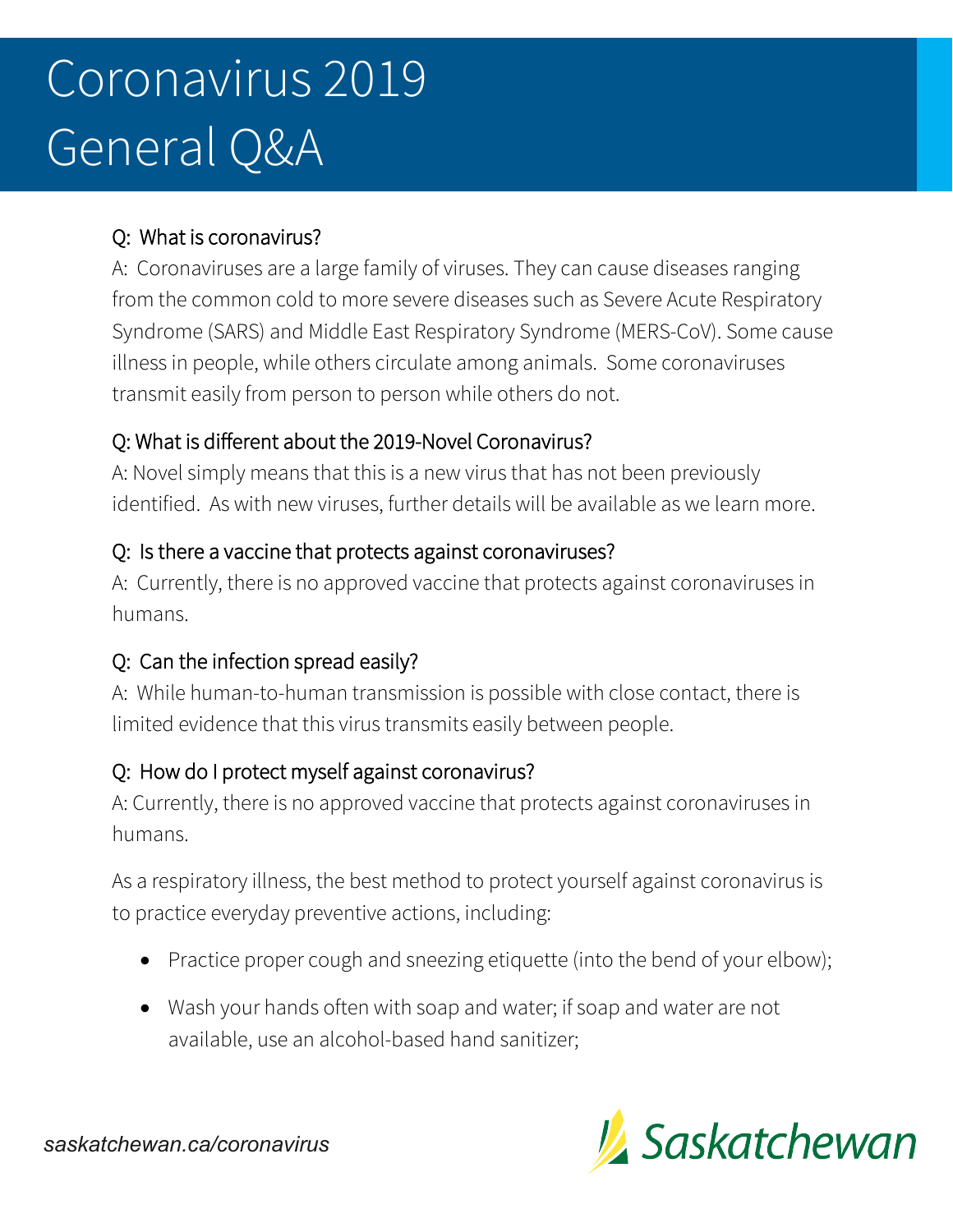- Avoid touching your eyes, nose and mouth with unwashed hands;
- Maintain safe food practices; and
- Avoid close contact with people who are sick

## Q: What are the symptoms? How would I know if I have this illness?

A: It depends on the specific virus, but common signs include respiratory symptoms: fever, cough, shortness of breath, and breathing difficulties. In more severe cases, infection can cause pneumonia, severe acute respiratory syndrome, kidney failure and even death. Older people or those with chronic illnesses may be at higher risk for a more severe form of the disease.

## Q: How is coronavirus treated?

A: Like most respiratory illnesses, most people with common coronavirus illness will recover on their own. There is no specific treatment for disease caused by a novel coronavirus. However, many of the symptoms can and should be treated. If symptoms feel worse than a standard cold, see a health care provider or call Healthline at 811.

## Q: I have a respiratory illness. Should I isolate myself?

A: If you have recently traveled from central China and have developed a cough or fever, contact Healthline 811 to determine the best course of action. Most symptoms can be treated at home. Treat the symptoms and do not return to school or work until you are better. You should seek medical attention if symptoms do not improve or become worse. Tell your health care provider if you have returned from China in the past 14 days.

## Q: When should I seek medical attention?

As with any respiratory illness, most symptoms can be treated at home. Treat the symptoms and do not return to school or work until you are better. Seek medical attention if symptoms do not improve or become worse.

Canadians should always consult with their health care providers about their travel if they become ill after returning to Canada. Tell your health care provider about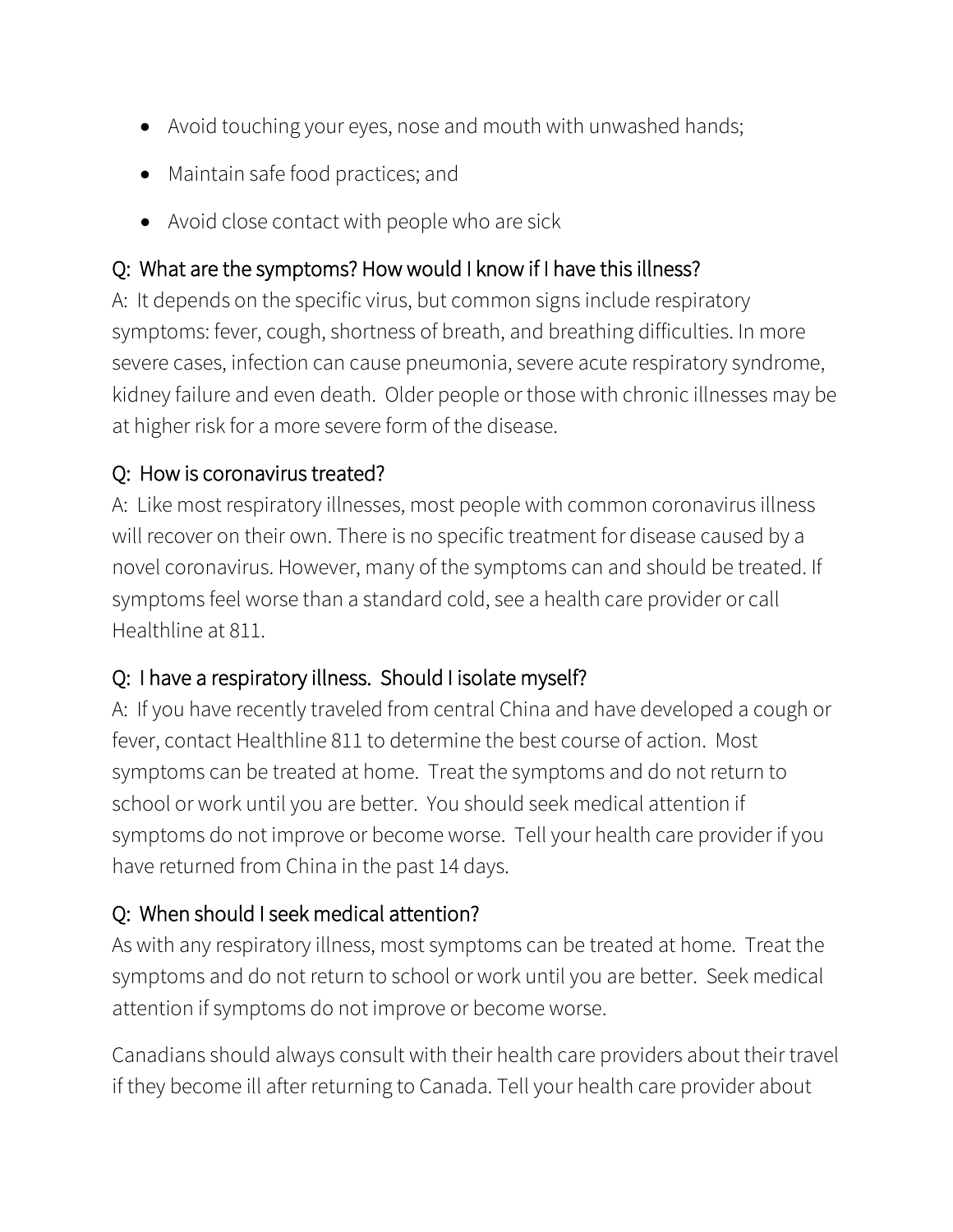your symptoms, where you have been travelling or living and whether you have had close contact with a sick person or had another high-risk exposure such as direct contact with animals or their droppings or secretions (e.g., visiting a live animal market or farm).

## Q: Our workplace/school has people who have travelled to China. Should they stay home until they know they do not have coronavirus?

A: No, at this time, only people who have traveled from central China and have developed a cough or fever should limit contact with other people and call HealthLine (811) to determine the best course of action. If the person does not have symptoms of a cough or fever, they can go to work or to school.

# Q: What happens if there is a confirmed case of the virus in Saskatchewan?

A: Although public health officials anticipate that there will be additional cases of coronavirus in Canada, the role of public health is to limit the spread through education and surveillance. The risk of spread in Canada is low. Coronavirus is a respiratory illness, and there are best practices for individuals and health care providers to protect against the spread of respiratory illnesses.

## Q: How do we stop this from coming to Canada?

A: There are no direct flights from Wuhan to Canada so travelers coming indirectly from Wuhan are expected to enter Canada through the Vancouver, Toronto or Montreal international airports. Public Health Agency of Canada has measures in place at these airports to help identify any travelers returning to Canada who may be ill and to raise awareness among travelers about what they should do if they become sick.

## Q: Why is the overall risk to Canadians low?

Though it is likely that there may be limited human-to-human spread of the coronavirus between close contacts (e.g. family members or caregivers of people with the infection), there has been no indication at this time that this coronavirus is easily spread beyond those close contacts.